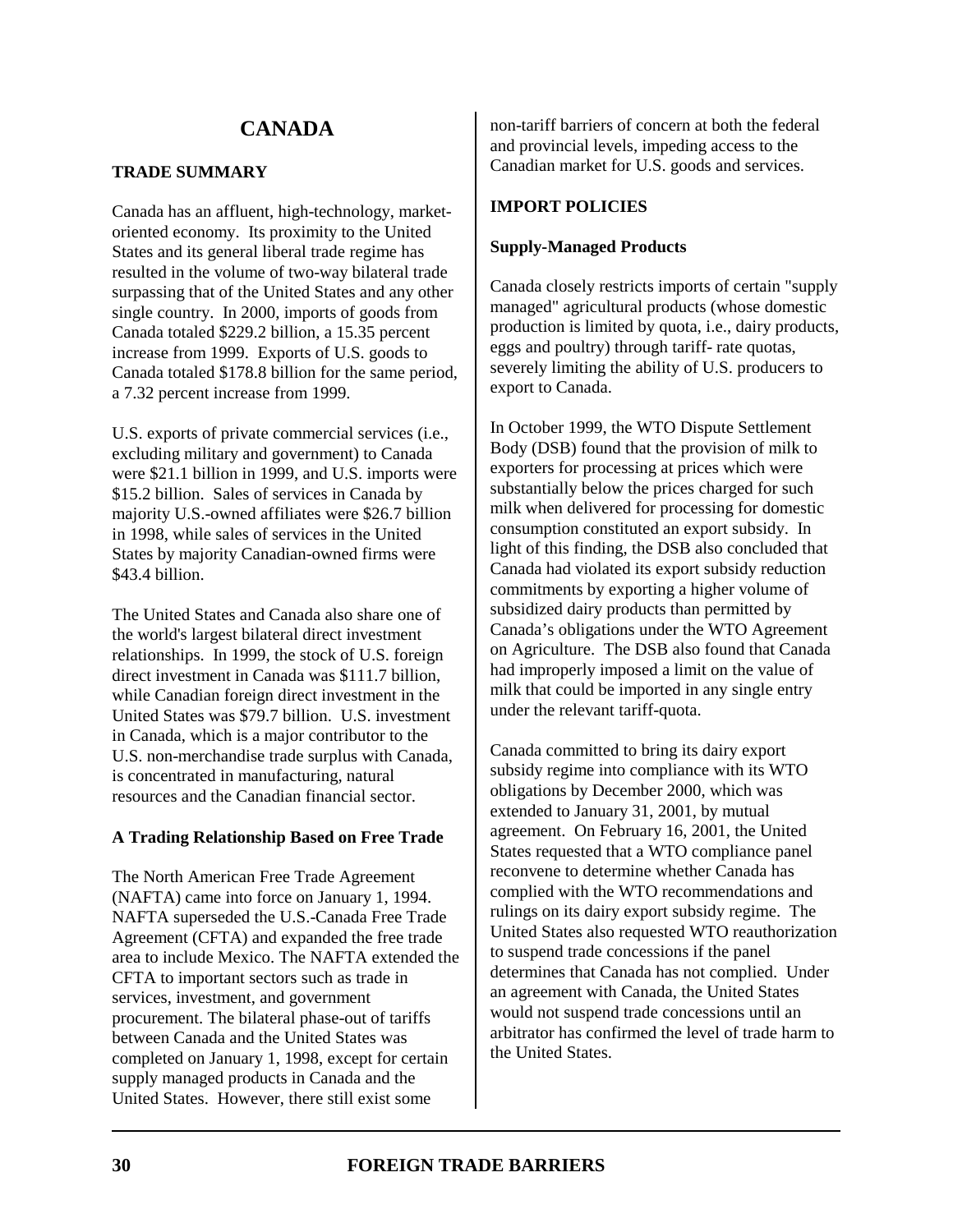The Province of Quebec continues to apply coloring restrictions on dairy margarine. In addition, provincial marketing restrictions to butter/margarine blends or imitation dairy products have served as a limitation and in certain cases, prohibition to the sales of these products into many provinces.

The Canadian Egg Marketing Agency maintains a dual pricing scheme for processed egg products. Under that regime, the domestic Canadian price for shell eggs is maintained at a level substantially above the world price. At the same time, producers are assessed a levy on all eggs sold and a portion of the levy is used to subsidize exports of eggs. This practice artificially increases Canadian exports of egg products at the expense of U.S. exporters.

### **Horticultural Import Restrictions**

Canada continues to restrict international trade of bulk produce. Importers may request waivers, but Canadian federal and provincial authorities may deny such requests if an equivalent supply is available from other provinces. In addition, Canadian regulations on fresh fruit and vegetable imports prohibit consignment sales of fresh fruit and vegetables without a pre-arranged buyer.

### **Restrictions on U.S. Grain Exports**

U.S. access to the Canadian grain market has been limited due in part to Canadian varietal controls. Canada requires that each variety of grain be registered and be visually distinguishable. Because U.S. varieties may not be visually distinct, they are not registered in Canada, resulting in U.S. wheat being sold in Canada as "feed" wheat at sharp discounts to the Canadian varieties.

### **Other Products**

Market access barriers in many provinces continue to hamper exports of U.S. wine and spirits to Canada. These market access barriers include cost of service mark ups, listings, reference prices and discounting distribution and warehousing policies.

# **The Canadian Wheat Board and State Trading Enterprises**

Despite recent changes in the organization of the Canadian Wheat Board (CWB), the CWB continues to enjoy government-sanctioned monopoly status as well as other privileges that restrict competition. In October 2000, USTR initiated a 12-month investigation of Canadian Wheat Board practices in response to an industry petition.

The United States is calling for the WTO agriculture negotiations to create disciplines for State Trading Enterprises (STE's) that would end exclusive export rights, establish WTO requirements for notifying acquisition costs, export pricing, and other sales information for single desk exporters, and eliminate the use of government funds or guarantees to support or ensure the financial viability of single desk exporters.

### **Other Policies**

# **Restrictions on U.S. Publications**

In June 1999, the United States and Canada announced an agreement under which U.S. publications would be allowed gradually improved access to this market. They are currently permitted to earn up to 15 percent of advertising space from the sale of advertising primarily directed at the Canadian market. This ceiling will rise to 18 percent by mid-2002. Canada also agreed to permit foreign investment in its periodicals industry on the condition that such investments are of net benefit to Canada, and it extended certain tax deductions to non-Canadianowned publications. The United States continues to monitor Canada's investment, tax, access systems and postal subsidies for Canadian produced magazines.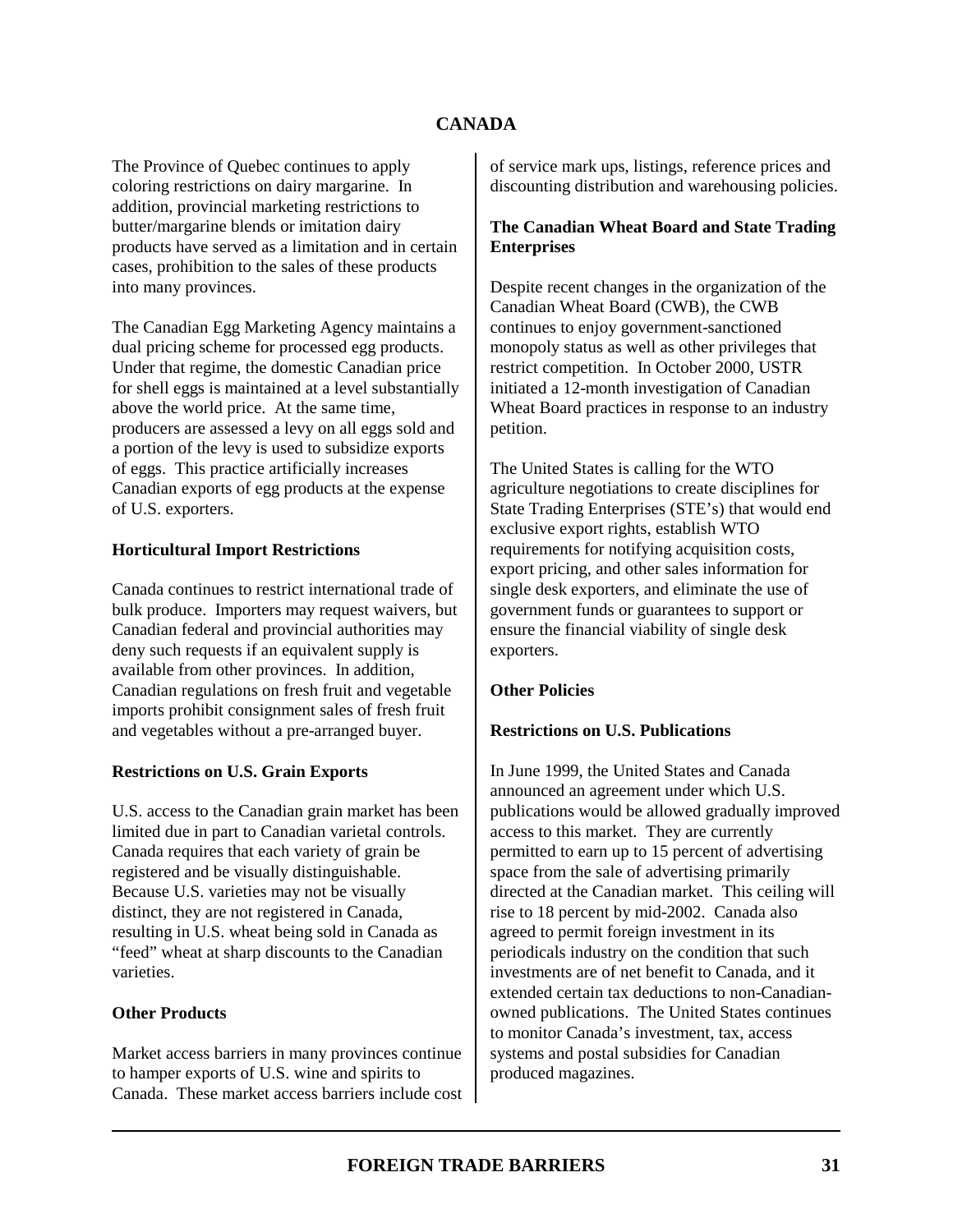### **Softwood Lumber**

The 1996 U.S.-Canada Softwood Lumber Agreement is set to expire on March 31, 2001. The bilateral agreement was put in place to mitigate the effects of various Canadian provinces' timber sales practices and to provide time for reform. As little has changed in the Canadian provinces, the United States remains concerned about Canadian provincial timber sales practices and the lack of market principles in Canadian forest management systems.

### **Barriers to Film Exports**

Film classification, for the purpose of theatrical and home video distribution in Canada, is within the exclusive jurisdiction of the provinces. There are presently seven different provincial classification boards to which member companies must submit products destined for theatrical release, five of which also classify products intended for home video distribution.

In addition, the Province of Quebec requires that all video products bear a government issued clarification sticker. U.S. exports are burdened by this added regulatory requirement, which results in fewer titles being made available.

The lack of a national classification system and the negative precedent established by the Quebec stickering procedures continue to create significant consumer confusion and administrative expense resulting in fewer U.S. exports.

U.S. exports are also constrained by the Quebec Cinema Act which encourages French language dubbing to be done in Quebec. The Cinema Act limits a company's ability to utilize the most cost effective means to dub a film in French, placing certain distribution restrictions on English language versions of those films that have been dubbed in French outside of the Province of Quebec.

### **INTELLECTUAL PROPERTY RIGHTS PROTECTION**

Articles 33 and 70 of the WTO Agreement on Trade-Related Aspects of Intellectual Property Rights (TRIPS Agreement) require all WTO Members to provide a patent term of at least 20 years from the date of filing of the patent application. For a large group of patents, Canada applies a term that in many cases is shorter, calculated as 17 years from the date that a patent is issued. A term of 17 years from issuance is not the same as a term of 20 years from filing. In response to a challenge by the United States, a WTO panel ruled in early 2000 that Canada's term of patent protection of 17 years for pre-1989 patents is inconsistent with Canada's WTO obligations. Canada was unsuccessful in appealing the ruling and has agreed to comply. On February 28, 2001, an arbitrator determined that Canada must comply by August 12, 2001. Furthermore, it appears that the Canadian Government might not be protecting against unfair commercial use of confidential test data submitted to it in support of marketing approvals for products such as pharmaceuticals. While Canadian law on its face seems to provide such protection, Canadian courts (including the Supreme Court) have apparently interpreted the law so narrowly as to render it meaningless.

Canada is a member of the World Intellectual Property Organization (WIPO). Canada also adheres to a number of international agreements, including the Berne Convention for the Protection of Literary and Artistic Works (1971), and the 1952 Universal Copyright Convention (UCC). These two agreements require that Canada provide national treatment with respect to intellectual property rights (IPR). On December 18, 1997, the Canadian government committed itself to sign two new international treaties dealing with copyright and with protection for performers and phonogram producers. The WIPO Copyright Treaty and the WIPO Performances and Phonograms Treaty are designed to establish important rules for the protection of copyrighted works in a digital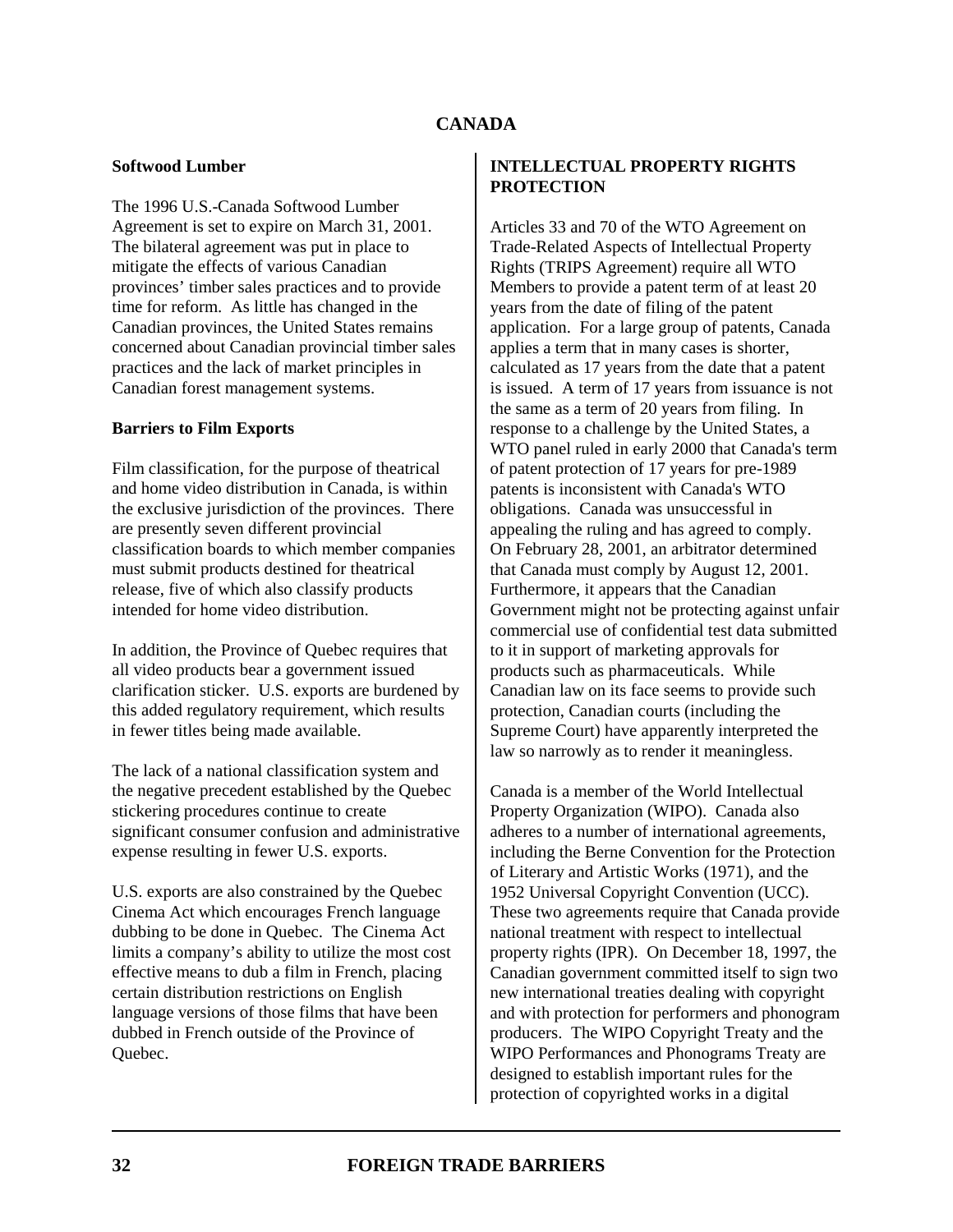network environment. For example, the treaties call for governments to: (1) ensure that authors, program writers, and composers have the exclusive right to make their works available online; (2) prohibit tampering with the technology designed to manage access to, and compensation for, music, programs, and literary works provided over the Internet; and (3) prohibit actions to circumvent technology intended to guard against copyright piracy.

The 1997 amendments to Canada's Copyright Act contain two provisions under which Canada applies reciprocal rather than national treatment. The first provision is for the payment of a neighboring rights royalty to be made by broadcasters to artists from countries that are signatories of the 1961 Rome Convention. The royalty has been set by the Copyright Board for five years, 1998 – 2002, and Canada started collecting it retroactively as of January 1, 1998. The United States is not a signatory of the Convention, and it is not yet clear whether U.S. artists will receive national treatment in the distribution of these royalties.

The second provision is for the payment of a levy by manufacturers and importers of blank analog and digital tapes and diskettes to artists from countries that afford an equivalent benefit to Canadian artists. On November 28, 2000, the Copyright Board concluded hearings on proposed levies for blank audio recording media for 2001 and 2002. The proposed levies are as follows: 50 cents for each audio cassette from 40 minutes up to and including 60 minutes in length (an increase of 26.7 cents from the current levy); 75 cents for each audio cassette over 60 minutes in length and up to and including 90 minutes in length (an increase of 14.2 cents from the current levy). In addition, C\$1.00 for each audio cassette over 90 minutes in length will be charged, as will 50 cents for each CD-R or CD-RW, and C\$1.75 for each CD-R audio, CD-RW audio or minidisc. Canada's copyright law stipulates reciprocity in application of the blank tape levy to foreign artists. The United States does not impose a levy on analog

tape, only on digital audio recording media, with proceeds distributed to applicable artists, including Canadians.

The United States perceives Canada's reciprocity requirement for both the neighboring rights royalty and the blank tape levy as denying national treatment to U.S. copyright holders. Consequently, the United States Trade Representative (USTR) has placed Canada on its Special 301 "Watch List." While Canada may grant some or all of the benefits of the new regime to other countries, if it considers that such countries grant or have undertaken to grant equivalent rights to Canadians, Canada has yet to announce a determination with regard to the United States.

### **SERVICES BARRIERS**

#### **Broadcasting**

The Broadcasting Act lists among its objectives, "to safeguard, enrich and strengthen the cultural, political, social and economic fabric of Canada." The federal broadcasting regulator, the Canadian Radio Television and Telecommunications Commission (CRTC), is charged with implementing this policy. The CRTC requires that for Canadian conventional, over-the-air broadcasters, Canadian programs make up 60 percent of television broadcast time overall and 50 percent during evening hours (6 p.m. to midnight). It also requires that 35 percent of popular musical selections broadcast on radio should qualify as "Canadian" under a Canadian Government determined points system. For direct to home (DTH) broadcast services, a preponderance (more than 50 percent) of the channels received by DTH subscribers must be Canadian programming services. For other services like specialty television and pay audio services, the required percentage of Canadian content varies according to the nature of the service.

The Broadcasting Act also requires Canadian cable television providers to carry a majority of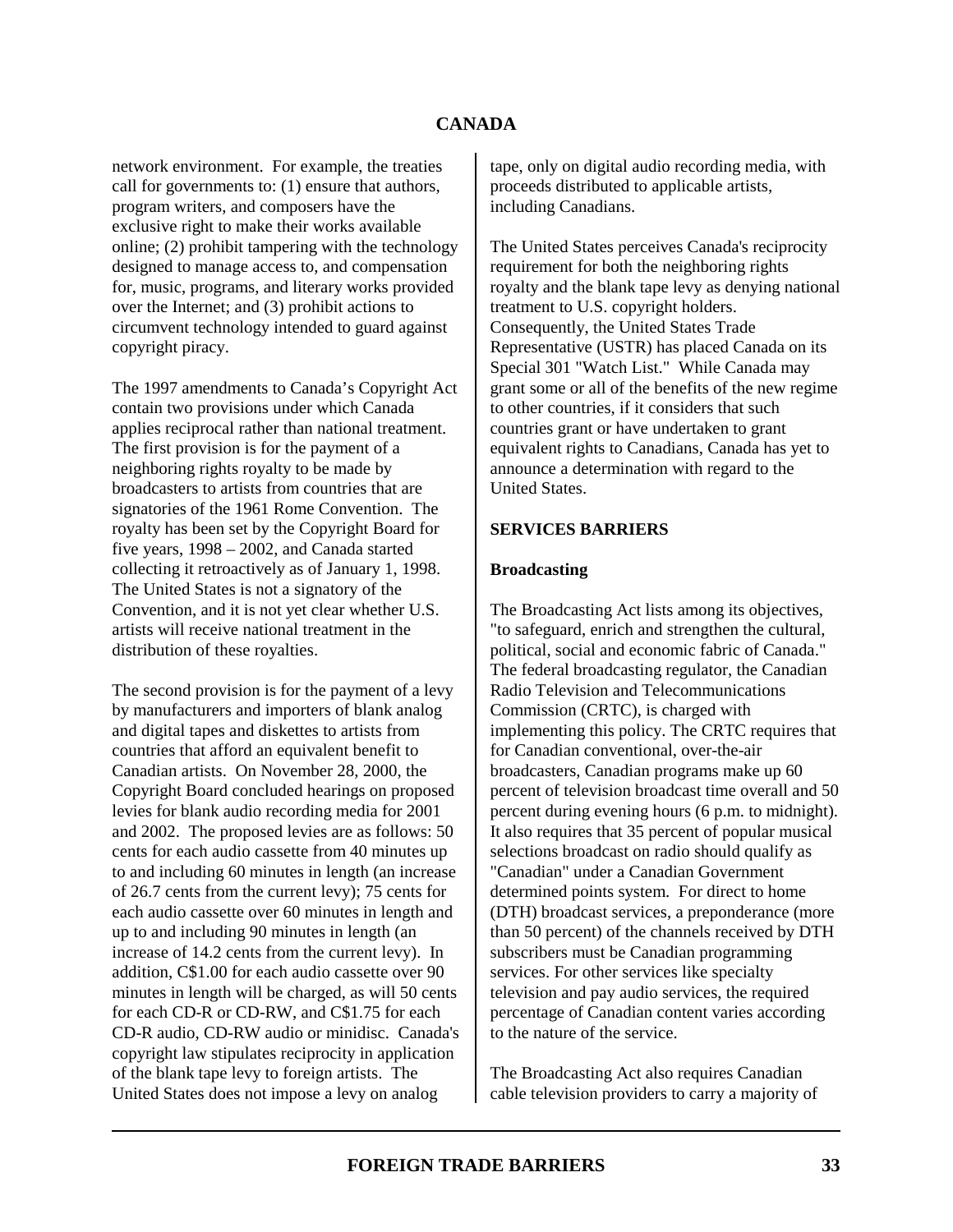Canadian signals and services. Under previous CRTC policy, in cases where a Canadian service was licensed in a format competitive with that of an authorized non-Canadian service, the Commission could drop the non-Canadian service, if the new Canadian applicant requested it to do so. This policy led to one "de-listing" in 1995, and has deterred potential new entrants from attempting to enter the Canadian market. In July 1997, the CRTC announced that it would no longer be "disposed" to take such action. Nonetheless, Canadian licensees may still appeal the listing of competitive services. In this connection, the CRTC will consider the removal of existing non-Canadian services from the list if they change format so as to compete with a Canadian pay or specialty service.

A recent decision by the CRTC concerning acquisition of several television stations has increased the industry's concern about the impact of the CRTC's actions on U.S. audio visual goods and services exports to Canada. USTR will continue to closely monitor the effect of these policies on U.S. commercial interests.

### **Basic Telecommunications Services**

Under the terms of the WTO Agreement on Basic Telecommunications Services, Canada's commitments permit foreign firms to provide local, long distance, and international services through any means of technology, on a facilities or resale basis. However, Canada retained a 46.7 percent limit on foreign ownership for all services except fixed satellite services and submarine cables. In addition, Canada also retained a requirement for "Canadian control" of basic telecom facilities which stipulates that at least 80 percent of the members of a board of directors must be Canadian citizens. Canada has revised its universal service system, which had money contributed to the universal service fund based on a per-minute basis. This system potentially overcompensated incumbent local suppliers, who also competed in the long-distance sector. The Canadian regulator, CRTC, completed a

rulemaking process to devise a more competitively-neutral collection system as of January 1, 2001.

### **Engineering Services**

The Canadian government, at the provincial and federal level, subsidizes Canadian firms' bids for feasibility studies and other work in third countries. Export subsidies are provided through the Export Development Corporation, the Canadian International Development Agency, and the Program for Export Market Development. Local engineers and construction firms are given preference for all government contracts. U.S. companies must form joint ventures with Canadian firms to bid on a project. There are also many interprovincial barriers to trade in AEC services in Canada which favor locally established firms over extra-provincial firms.

# **Legal**

For foreign legal consultants (advisory services on foreign and public international law only), a commercial presence must take the form of a sole proprietorship or partnership. In addition, four provinces – Prince Edward Island, Ontario, Alberta, and Newfoundland – require lawyers to be permanent residents to gain accreditation; Quebec requires that lawyers be Canadian citizens.

# **INVESTMENT BARRIERS**

### **General Establishment Restrictions**

Under the Investment Canada Act, the Broadcasting Act, the Telecommunications Act and standing Canadian regulatory policy, Canada maintains restrictions which inhibit new or expanded foreign investment in the energy, publishing, telecommunications, transportation, film, music, broadcasting, and cable television sectors.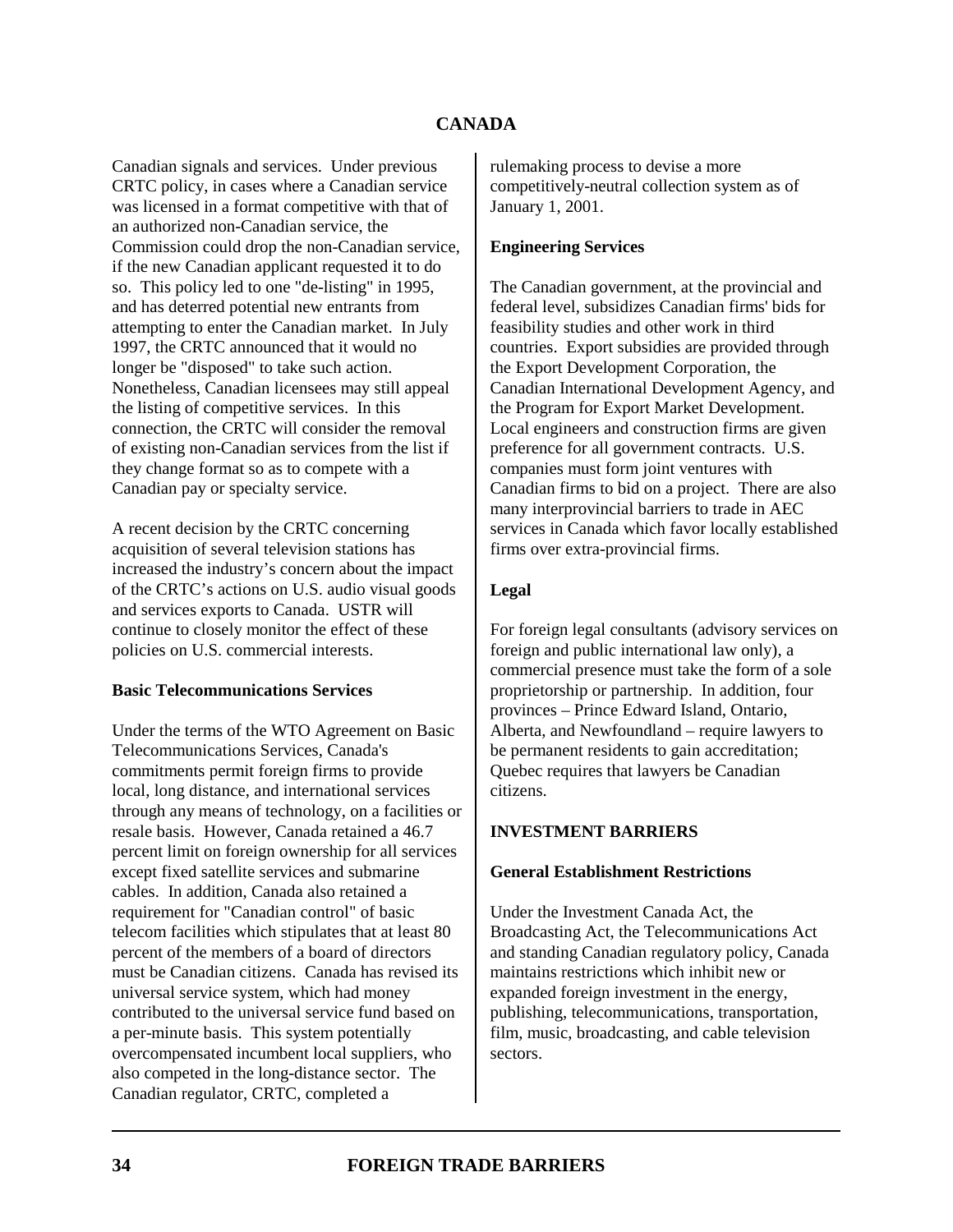### **Investment Canada Act**

The Investment Canada Act (ICA) is intended to regulate foreign investment in Canada. The Government of Canada reviews the direct or indirect acquisition by a non-Canadian of an existing Canadian business of substantial size (as defined below). It also reviews the specific acquisition of an existing Canadian business or establishment of a new Canadian business by a non-Canadian in designated types of business activity relating to Canada's cultural, heritage or national identity (as described below) where the federal government has authorized such review as being in the public interest.

The Government of Canada must be notified of any investment by a non-Canadian to:

- establish a new Canadian business (regardless of size); or
- acquire direct control of any existing Canadian business which either has assets of C\$5 million or more or is in a business that is identified by regulation to be culturally sensitive or in uranium production, financial services or transportation services; or
- acquire the indirect control of any existing Canadian business, the assets of which exceed C\$50 million in value.

The C\$5 million threshold is increased to C\$192 million in the case where the country of the acquiring non-Canadian investor is a member of the World Trade Organization (WTO), and there is no review process applicable to an indirect acquisition of a Canadian business by a non-Canadian whose country is a member of the WTO. The reviewing authority is the Department of Canadian Heritage in the case of investments related to cultural industries, and the Department of Industry in other cases. In practice, Canada has allowed most transactions to proceed, though in some instances only after compliance by the

applicant with certain undertakings. The ICA sets strict time limits within which the reviewing authority must respond, in an effort to ensure that the legislation does not unduly delay any investment in Canada.

# **Publishing Policy**

Since January 1992, Canadian book publishing and distribution firms that would transfer to foreign ownership through indirect acquisition need not be divested to Canadian control, but the foreign investor must negotiate specific commitments to promote Canadian publishing. Foreign investors may directly acquire Canadian book firms under limited circumstances. Under an agreement on periodicals reached with the United States in May 1999, Canada permits 100% foreign ownership of businesses to publish, distribute and sell periodicals. However, direct acquisition by foreign investors of existing Canadian-owned businesses continues to be prohibited.

# **Film Industry Investment**

Canadian policies prohibit foreign acquisitions of Canadian-owned film distribution firms and allow investment to establish new distribution firms only for proprietary products. Indirect or direct acquisition of a foreign distribution firm operating in Canada is only allowed if the investor undertakes to reinvest a portion of its Canadian earnings in a manner specified by the Canadian Government.

# **GOVERNMENT PROCUREMENT**

As a Party to the WTO Government Procurement Agreement (GPA), Canada allows U.S. suppliers to compete on a non-discriminatory basis for its federal government contracts covered by the GPA. However, Canada is the only GPA Party that has not yet agreed to open up "sub-central" government procurement markets (i.e., procurement by provincial governments and Canadian "crown corporations"), which it had committed to do no later than July, 1997. Some